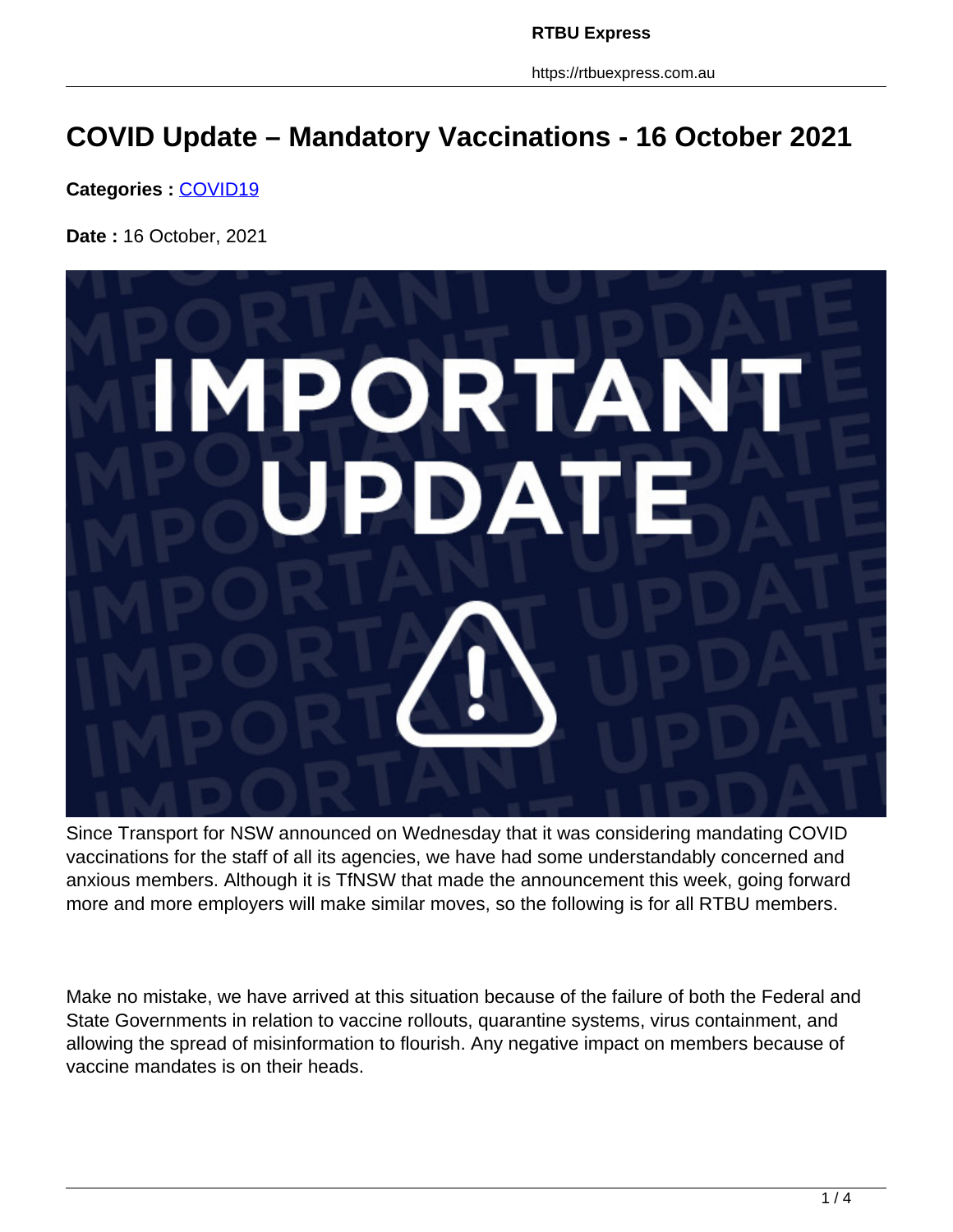## **The Health Advice and a safe workplace**

The RTBU recognises and accepts the health advice that vaccination is a key part of responding to the safety issues created by the COVID-19 pandemic. All workers are entitled to a safe workplace and have any risk to their health and safety reduced as far as possible.

What is also, essential to creating a safe workplace is long-term workplace testing systems which involves a variety of onsite testing systems, such as saliva swab testing, Rapid Antigen Testing (RAT) and PCR Surveillance testing, combined with other control measures such as mask wearing, thorough cleaning regimes, physical distancing and the use of QR Codes.

The Federal Government's poor handling of the vaccine rollout and the politicisation of communication at a state level have negatively impacted people's perception of the vaccination process and the science backing it. Misrepresentation of the science by a variety of political leaders has facilitated a transfer of mistrust of the government onto the science itself.

Since the beginning of the pandemic, your union has worked hard to keep us all safe by advocating for onsite testing and access to priority vaccination for essential workers. We have also lobbied and achieved in many cases protections for vulnerable workers and special leave provisions. We continue to be actively involved in implementing specific work, health, and safety controls, and organising members. This work continues and we will continue it together. Remember, it was our Bus Drivers last year that first raised the issue of customers needing to wear masks for the safety others and our Sydney Trains cleaner Delegates and HSRs who took a stand against the reckless indifference to their safety by management in March 2020.

## **Here to support and represent as always**

Where any member is treated unfairly, the RTBU will intervene to assist. The pandemic has not changed this. Where a member has been treated unfairly, we offer industrial advice and assistance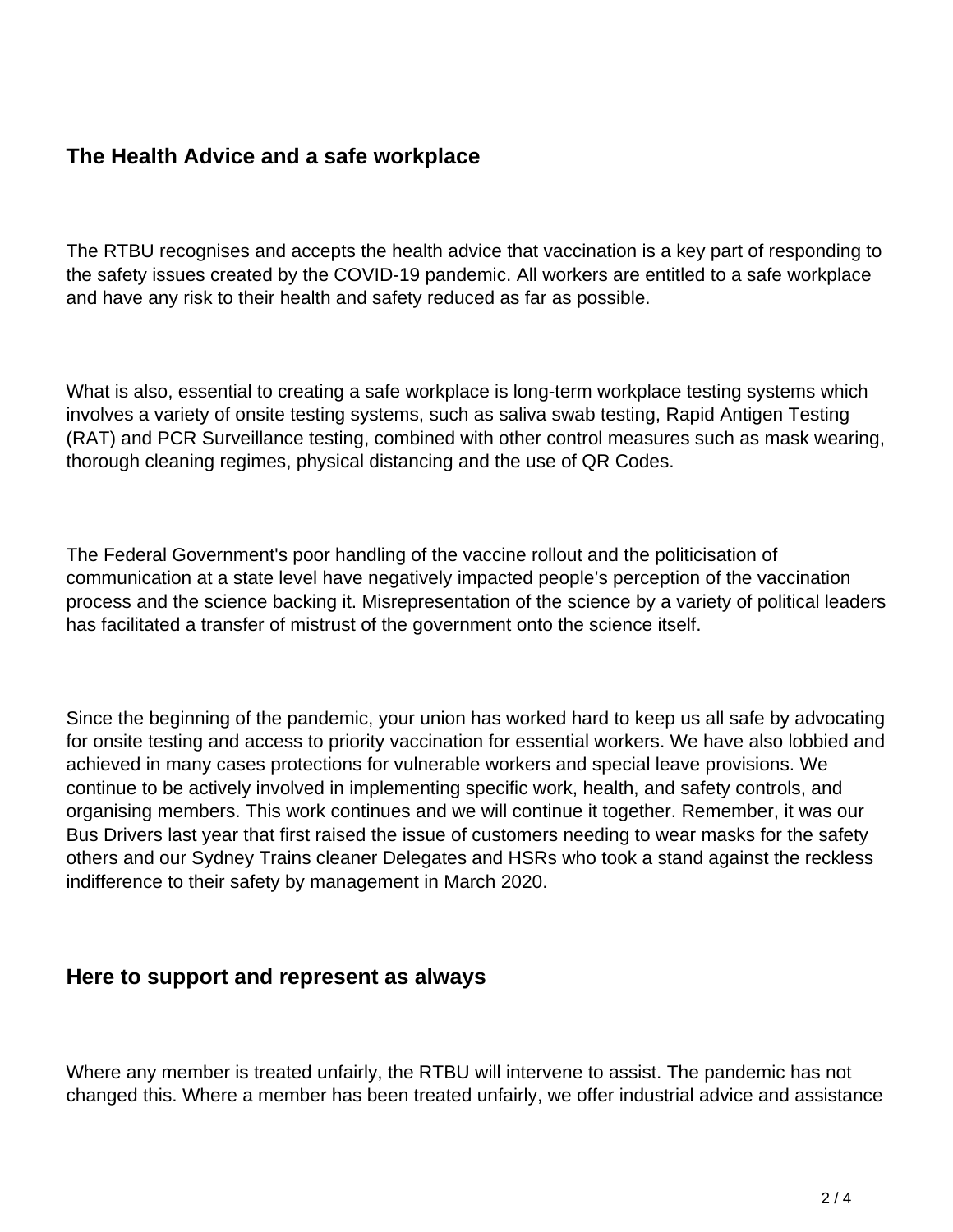particular to their case. When it comes to vaccinations, members with medical contraindications (you can download the form here), members who are unable to access a vaccination, and members whose individual circumstances make vaccination difficult should contact us at covid@rtbu-nsw.asn.au.

Many members have asked us about legal options in response to the mandate on vaccines. We have commissioned the preparation of legal advice regarding any decision by an employer to require a vaccination to come to work. **We anticipate that this legal advice will be finalised early next week and we will provide members with that advice in full.**

We also continue to monitor the legal proceedings underway in various jurisdictions across NSW and interstate regarding the mandating of a COVID vaccine across a range of industries by major employers and state governments.

To be clear, if a decision is made to mandate vaccines and this affects a member's employment, we believe the employer has a responsibility to look after that worker and treat them fairly. This includes assistance to find alternative employment and other financial assistance. The union is here to hold the employer to account for our members.

## **Beware of scams**

Some members are rightly feeling vulnerable at this time, and we must remember that there are always people out there trying to take advantage of people at low points.

We are aware there is a scam circulating amongst some members regarding COVID-19 representation, promising a range of things. Like the scam text messages we have all been receiving where you are asked to "click on a link" for a bogus parcel delivery or a bogus voicemail, this scam is designed to take your money. We encourage members to exercise caution and not lose money to this scam. Your job is too important for you to be scammed out of it. The RTBU is here to offer advice and represent you in your industrial matters and you should get in touch